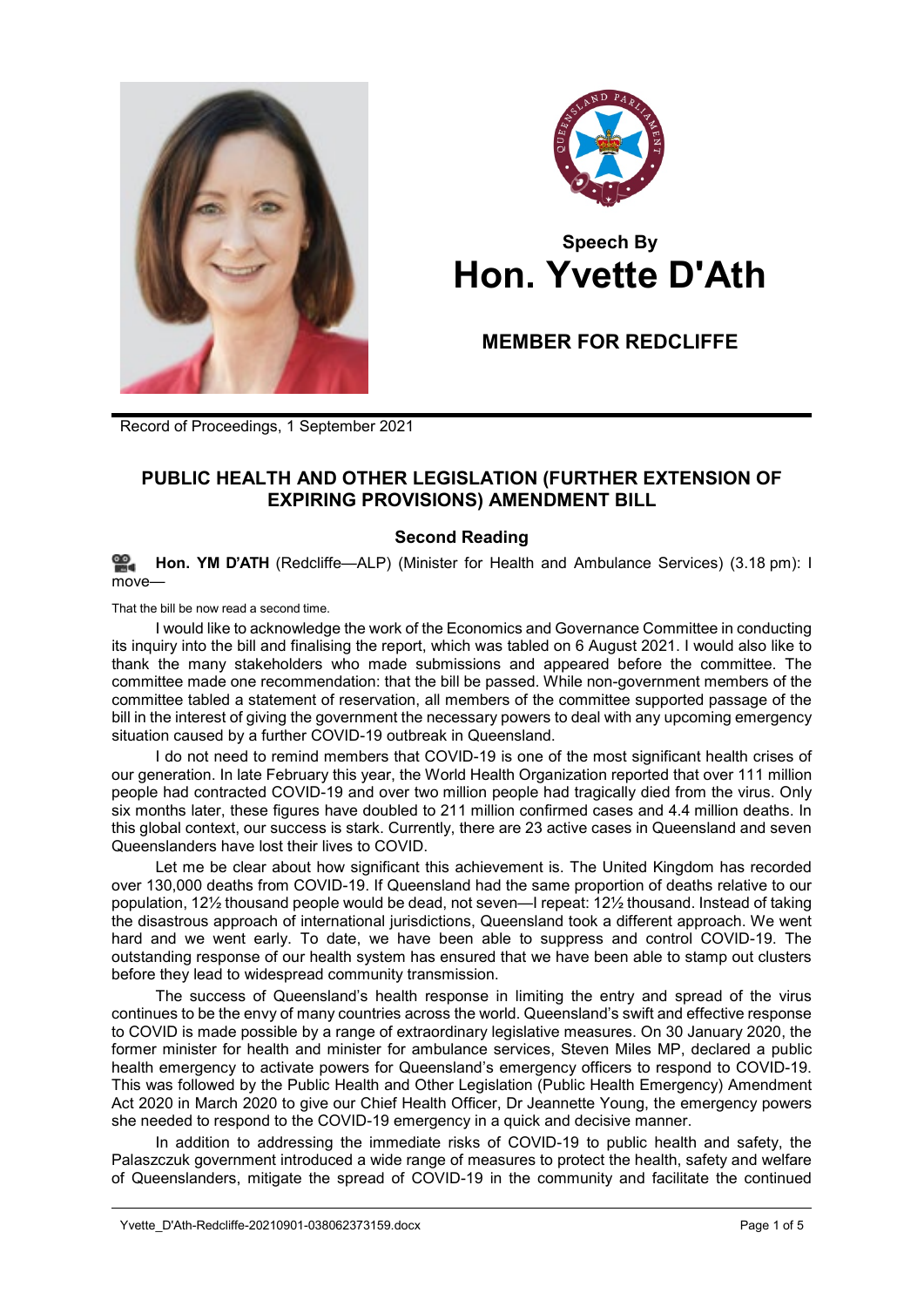functioning of Queensland's institutions and economy. This enabled us to provide regulatory relief to individuals and businesses to minimise disruption to ordinary activities and facilitate the continued functioning of Queensland's institutions and the economy to the extent possible during the public health emergency. Collectively, these measures have facilitated a whole-of-government approach that has been successful in responding quickly and flexibly to a range of things disrupted, caused or affected by the pandemic.

Recent events have been a strong reminder that this pandemic still has a long way to run. The virus we are dealing with now is very different to the one we were dealing with for most of the pandemic. Dr Young stated to the committee that COVID—

... is so different ... because we are getting these variants of concern. You do not normally see that. They are happening so rapidly. We are getting mutations in the spike protein that is making these viruses become more infectious.

We are having to learn and modify our response and then modify it again.

In late July, we identified the highly virulent delta strain in a high school student in South-East Queensland. This case led to the most serious outbreak experienced in Queensland. Consistent with Queensland's 'go hard and go fast' approach to COVID-19 transmission events, which has now been supported by national cabinet, South-East Queensland entered the strictest lockdown experienced to date. An initial three-day lockdown was put in place on 31 July to immediately reduce the movement of people within, into and out of Greater Brisbane to allow for comprehensive contact tracing to occur. As the situation evolved, with a fast-growing number of positive cases, close contacts and exposure sites, it became apparent a three-day lockdown would not be sufficient and the lockdown was extended five days.

In the meantime, a new case emerged in Cairns involving a taxidriver who was infectious in the community for about 10 days. Given the high risk of transmission posed by this situation, a three-day lockdown was put in place for Cairns and Yarrabah to reduce movement of people within and in and out of these areas and to allow for comprehensive contact tracing to occur. The lockdowns were lifted on 8 August, together with the safe easing of restrictions. On 20 August, following no new cases of community transmission for multiple days, restrictions were further eased for South-East Queensland and were lifted entirely for Cairns and Yarrabah. Restrictions were lifted for South-East Queensland on 27 August 2021.

Throughout the pandemic, Queensland's approach to easing restrictions, including lockdown conditions, has been gradual. This time has been no different. Heightened restrictions remained in place in affected areas until we were confident that community transmission was well under control. This is even more important as we deal with the highly virulent delta variant. We know that rapid and strict lockdowns are effective against this virus, as was evidenced in South-East Queensland and several jurisdictions across Australia in recent months.

If we are to respond to an unpredictable and evolving threat, we must have the flexibility to act quickly in a way that is responsive to the circumstances. The temporary legislative framework introduced in response to COVID-19 gives us this flexibility. The power of the Chief Health Officer to issue public health directions has made it possible to take prompt, preventive measures, such as restrictions on movement and gathering, and to continually tailor and revoke these measures as appropriate so as to minimise adverse impacts on individuals, businesses and the Queensland economy. This framework has made it possible to revoke or ease public health restrictions as soon as it has been safe to do so, ensuring that restrictions are only applied for the shortest period of time necessary to address the public health risk.

It is critical that these measures are available to allow us to respond rapidly before one case of COVID-19 becomes an outbreak that we can no longer contain. To protect the health of Queenslanders and support Queensland's continued functioning, the bill extends these measures until 30 April 2022. The extension until April next year is considered the least restrictive time frame to ensure that the emergency measures are available to protect Queenslanders but do not continue for longer than necessary. The bill also seeks to support the efficient and responsive management of Queensland's quarantine system by amending the Public Health Act to facilitate prepayment of quarantine fees and clarify that quarantine directions may be served electronically.

I should note that I understand the opposition will be moving amendments in relation to that time frame. My comment is this: we all want this to be over as quickly as possible. We do not want these powers and the emergency declaration to be in place any longer than is absolutely necessary. However, this is not going to be over in September or October or November. In fact, we have seen announcements recently in New South Wales that their schoolkids are not even going back until November. That being the case, to suggest that we can lift these powers in December—

**Mr Bleijie:** You can review them again.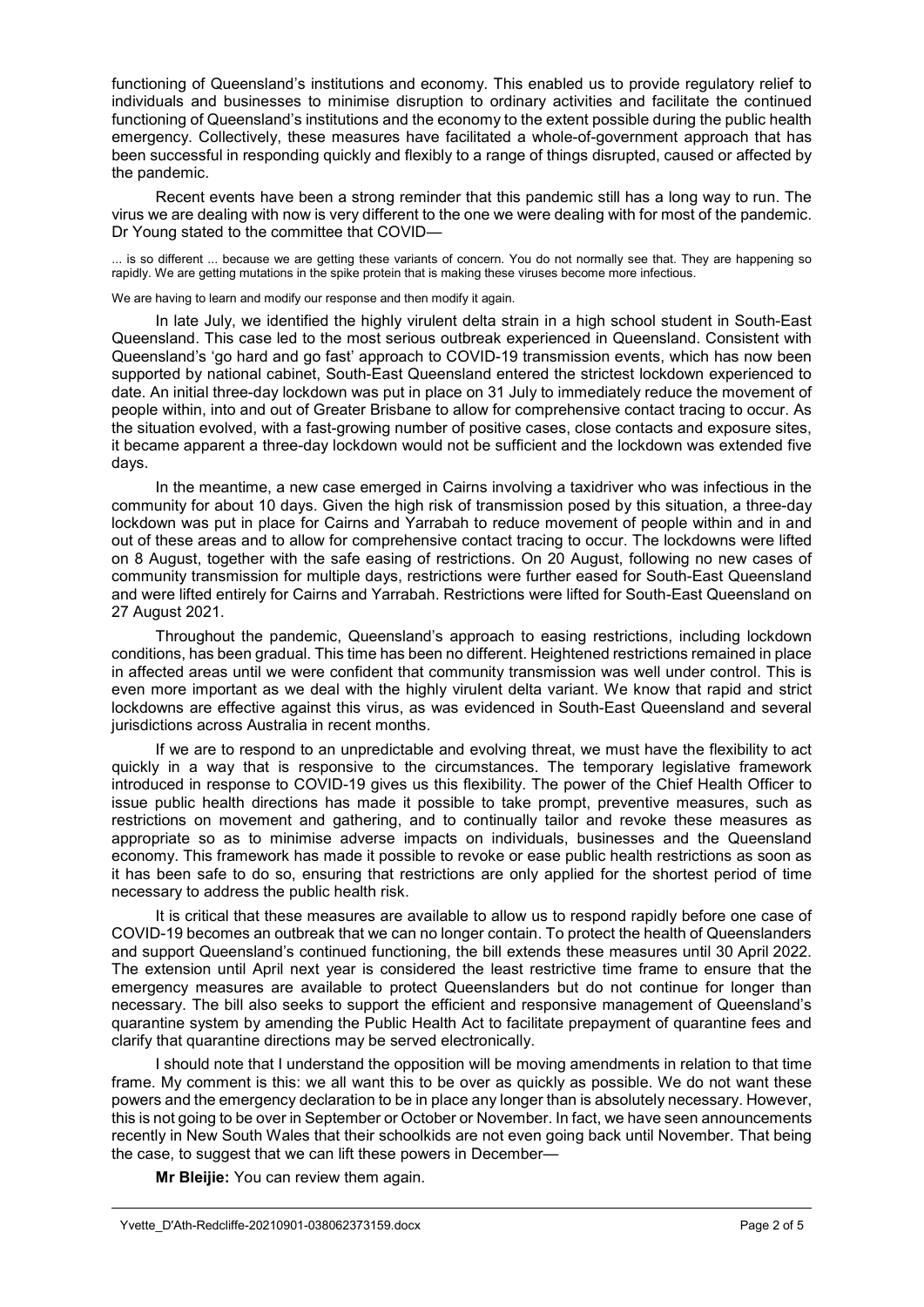**Mrs D'ATH:** However, if there is a need, that means for us to decide whether we need to extend those powers past December we have to make those decisions basically in the next four weeks to get another bill before parliament and have it before committee for six weeks and then be back here for debate before the end of the last sitting week in the year.

**Ms Camm:** A bill like we have done in the past.

**Mrs D'ATH:** That means that decision needs to be imminent. Everyone knows that the circumstances over the next two months are not going to improve. New South Wales themselves have actually stated publicly the worst is yet to come. Their hospitals have not peaked yet. Their numbers have not peaked yet. There will be more deaths and there will be more cases. Irrespective of vaccines, New South Wales is saying the situation there is going to get worse.

Victoria is acknowledging that their cases are growing and the ACT has just announced another two-week lockdown. So I do not understand how those opposite could think that in the next four weeks we are going to be able to determine—

**Ms Camm:** That is what we have parliament for.

**Mrs D'ATH:**—whether we need powers beyond December or not. I will leave it to the opposition to try to explain how they are going to figure that all out in the next four weeks. Clearly, they have information that national cabinet, every chief health officer around the country and our own government does not have access to, but I am sure we will hear from—

**Ms Camm:** If you released the health advice we would know what you're talking about.

**Mrs D'ATH:** I will take that interjection. If you release health advice—oh my God! Sorry, we are 19 months into a pandemic. Four million people are dead globally. What do you not know about this virus yet? How ignorant do you have to be? 'Can you please provide us with some evidence to tell us whether this is deadly or not? Does it kill people? Does it spread? How quickly does it spread? What might it do if people caught it?' The evidence is there. The evidence is clear for everyone to see. Anyway, I will come back to this in my reply.

I inform the House that I will be moving amendments during consideration in detail as well. Some submissions to the committee raised concerns about the privacy of data collected through the Check In Qld app. Proactive and effective contact tracing is absolutely critical to preventing widespread community transmission of COVID-19. The Check In Qld app plays an important role in providing relevant and timely information to support contact tracing. The amendments I will move during consideration in detail will ensure personal information obtained through the Check In Qld app, or any other app prescribed by regulation, can only be used or disclosed for contact tracing or closely related purposes, such as investigating or prosecuting an offence under the Public Health Act 2005 related to the COVID-19 emergency. For example, the information could be used for an offence of failing to comply with a public health direction or a quarantine direction notice. These privacy protections will also apply to information collected by a business in paper form in the limited circumstances where the app is not available, such as in a remote location or during an internet outage.

The provisions will ensure this personal information cannot be used for law enforcement purposes and is not admissible in other criminal or civil proceedings. These amendments will reassure Queenslanders they can check in using the app, knowing their personal information will be protected. This will help to maintain public confidence in the use of the app and any other compliance apps that may be utilised in the future. The Check In Qld app is a critical pillar in our response as it ensures contact-tracing information can be accessed swiftly and easily during an outbreak. Privacy advocates and the community have been calling for these changes, and the government has listened.

I will also move amendments to the Hospital and Health Boards Act 2011 and the Public Health Act 2005 to facilitate the appointment of more than one deputy chief health officer to support the Chief Health Officer in performing their functions. The COVID-19 pandemic has required an unprecedented response from our public health officials. To keep Queenslanders safe, we have been nimble and flexible even as the pandemic has grown in scale and complexity, and we must continue to do so.

The ability to appoint multiple deputy chief health officers means Queensland Health will be able to draw on officials with different medical specialties and experience to oversee distinct aspects of the response. For example, one deputy chief health officer may focus on our operational response in hospitals and hotel quarantine while another focuses on the public health responses in the community such as contact tracing. These changes will also bring Queensland into line with other jurisdictions with multiple deputy chief health officers. For example, the Commonwealth has four deputy positions, South Australia has three deputies and Victoria and Western Australia each have two deputy chief health officers.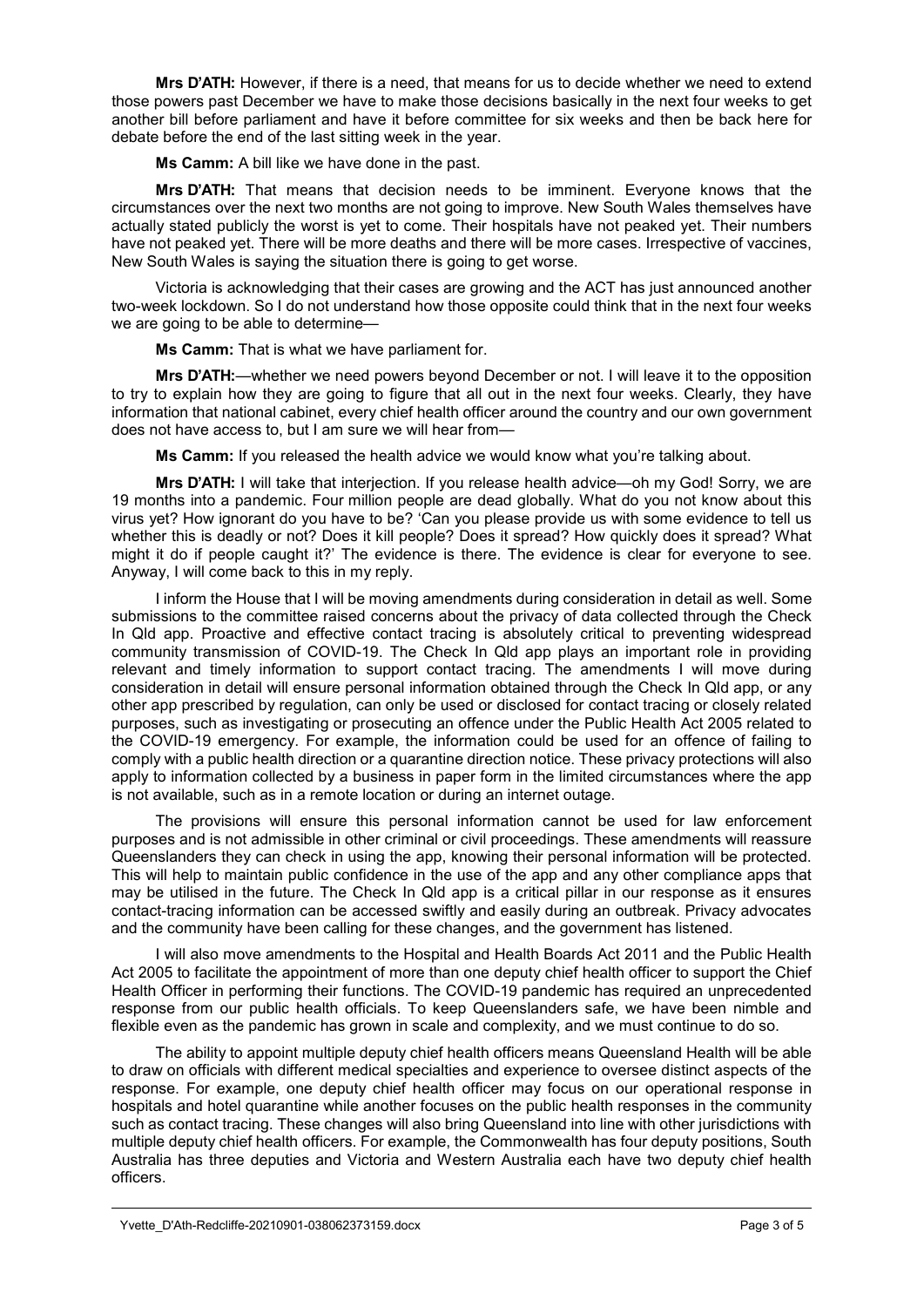The amendments I will move to the Holidays Act 1983 formalise the announcement made by the Premier and Minister for Trade on 17 August 2021 to move the Royal Queensland Show public holiday to Friday, 29 October 2021 to create a people's weekend. This new date will allow close to 1.8 million residents across the local government areas of Brisbane, Moreton Bay and the Scenic Rim to get out and explore our wonderful state. It will also provide a much needed boost for our tourism industries, which have been doing it tough during the pandemic. A minor change is also proposed to the Industrial Relations Act 2016 to ensure the public holiday is recognised for industrial relations purposes.

The bill is of significant interest to the community, with 588 submissions to the committee inquiry. Many submissions noted that the emergency powers to respond to COVID have been in place for 18 months now. A common theme in submissions was the impact the emergency powers are having on people's day-to-day activities. Some submissions shared personal stories with the committee about how they, their families and immediate community members were affected by lockdowns.

I am grateful to every person who has tirelessly contributed to the success of Queensland's response to COVID-19 over the past 18 months. These are our frontline workers, our healthcare professionals, our emergency services workers, our retail workers who have continued to stock our shelves, our truck drivers, our public transport workers and everyone who has continued on the front line and worked behind the scenes to ensure our communities continue to have the services they need.

I also want to thank every Queenslander who has done their part by maintaining physical distancing, wearing masks, staying home when unwell and all the other practices that we have in place to minimise the risk of transmission. Queenslanders have been overwhelmingly cooperative with temporary restrictions to their everyday activities, despite personal inconvenience. This shows real community spirit and care for our neighbours.

This pandemic has proven unpredictable. New variants of concern continue to emerge, demonstrating that we can never become complacent. Let me assure the House that this does not mean the emergency powers will be extended permanently. The Public Health Act requires me, as the Minister for Health and Ambulance Services, to declare the end of the public health emergency if I am satisfied there is no longer a significant risk to public health from COVID-19. If that declaration is made, the emergency powers will come to an end from the time the declaration is made. Not one jurisdiction, including the Commonwealth, has named the date that it is going to end. No-one has been brave enough to make that commitment because we do not know what is around the corner.

**An opposition member:** That is what parliament is for.

**Mrs D'ATH:** I take that interjection. Parliaments should decide when a pandemic is going to end, irrespective of the health advice?

**Mr Bleijie:** God forbid members stand up for their constituents!

**Mrs D'ATH:** We all acknowledge the pain and distress that this pandemic has caused. Let us be clear: it is not these powers that have caused the pain in our community; it is the pandemic, the virus. There are two ways to deal with that: you put in place the powers to try to reduce that pain, that anguish, that death and the long-term health conditions it can create if you have tested positive; or you let it run through your community and just accept it is part of what we have to live with and accept many deaths.

We on this side of the parliament will choose to save as many lives as we possibly can. We understand that the pain, anguish, heartache and pressures on every part of our society would be far greater if we had tens of thousands of people dying and hundreds of thousands of people getting infected with this virus. I ask Queenslanders to continue to show patience and to do their part by washing hands regularly, keeping distance with people where possible, getting tested and staying at home if sick. Critically, if people have not been vaccinated and have not yet signed up to receive the vaccine I ask them to do so immediately. Our best path forward to permanently easing restrictions is widescale vaccination against COVID-19.

The fact is: all of us in this chamber are able to go to cafes, restaurants, theatres and sports events and gather together for weddings and funerals. We can go to outings publicly outdoors without any limits. We can have 100 people in our household. Other than the limit of one person per two square metres and having to wear a mask, we have the lowest restrictions in this country. There are many countries, including some states in the US, where kids are only now going back to school after more than 16 or 18 months.

**Ms Camm:** Are they vaccinated?

**Mrs D'ATH:** Are they vaccinated? It does not change the fact that for 18 months—

**Ms Camm:** This is a topic that the Premier has now raised, scaremongering—families, mothers, children.